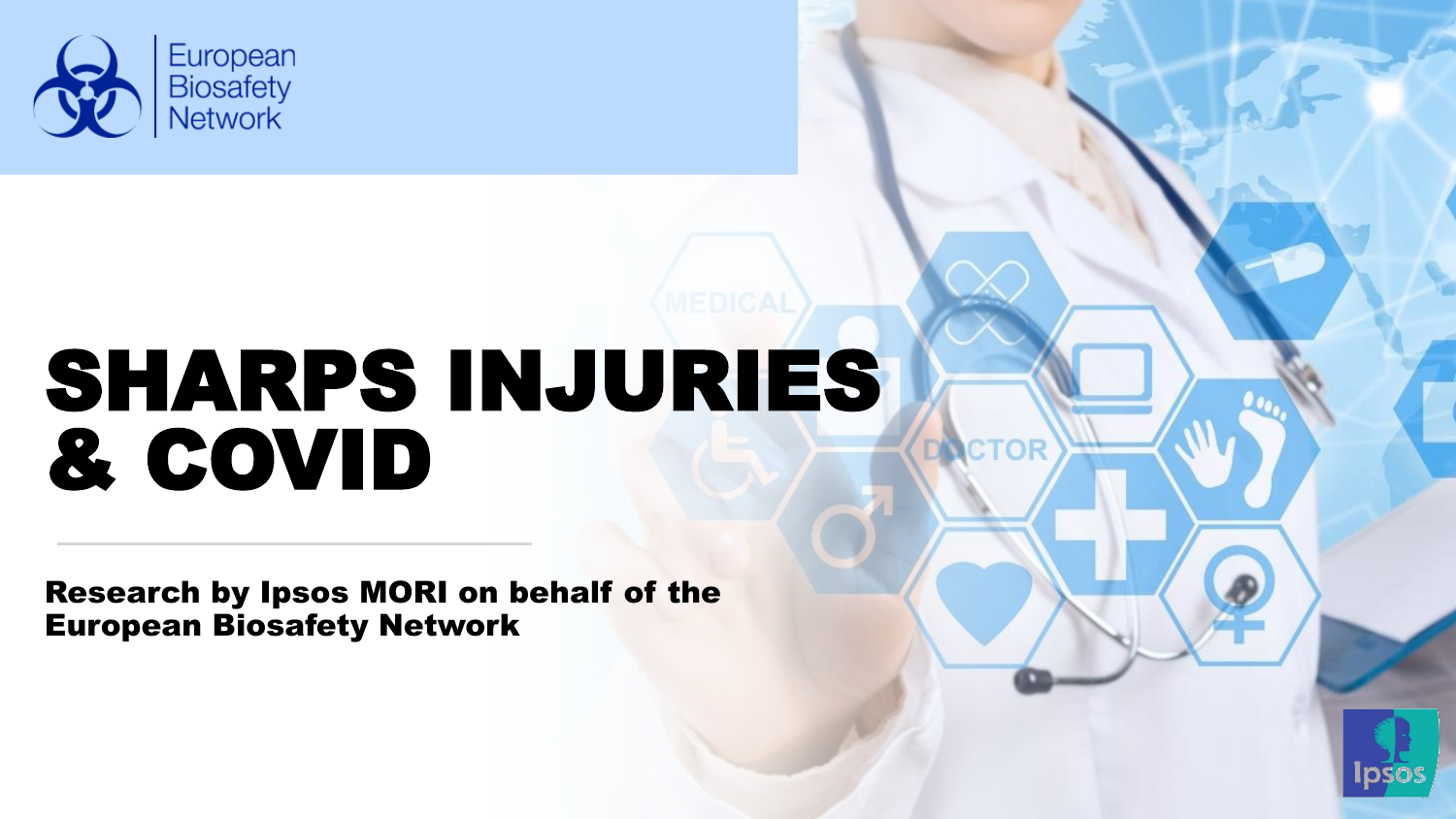

# BACKGROUND & KEY OBJECTIVE

#### Background:

Healthcare workers are exposed to **sharps injuries** leading to a high risk of infection. The main risk from a sharps injury is the **potential exposure to infections** such as **blood-borne viruses (BBV), such as HIV, Hep B or C.** This can occur where the injury involves a sharp that is contaminated with blood or a body fluid.

The number of sharps injuries each year is high, estimated at 1.2m each year in Europe before the pandemic, although underreporting continues to be a major problem. A relatively small number are known to have led to serious illness. However, the effects of the injury and anxiety about its potential consequences, including the **adverse side effects of post-exposure prophylaxis, can have a significant personal impact on an injured employee**.

Workers in health and social care who directly handle sharps are the main group at risk, but other groups, such as refuse or transport workers, can be affected when sharps are not stored or disposed of correctly.

### Key objective:

The European Biosafety Network (EBN) commissioned the survey to understand whether, why and how there has been a **change in the number, type and location of sharps injuries as a result of the COVID pandemic.** The survey conducted by Ipsos MORI in March/April 2021 included 80 of the largest hospitals in Europe, in Spain, France, Germany, Poland and Italy, covering more than 300,000 healthcare workers.

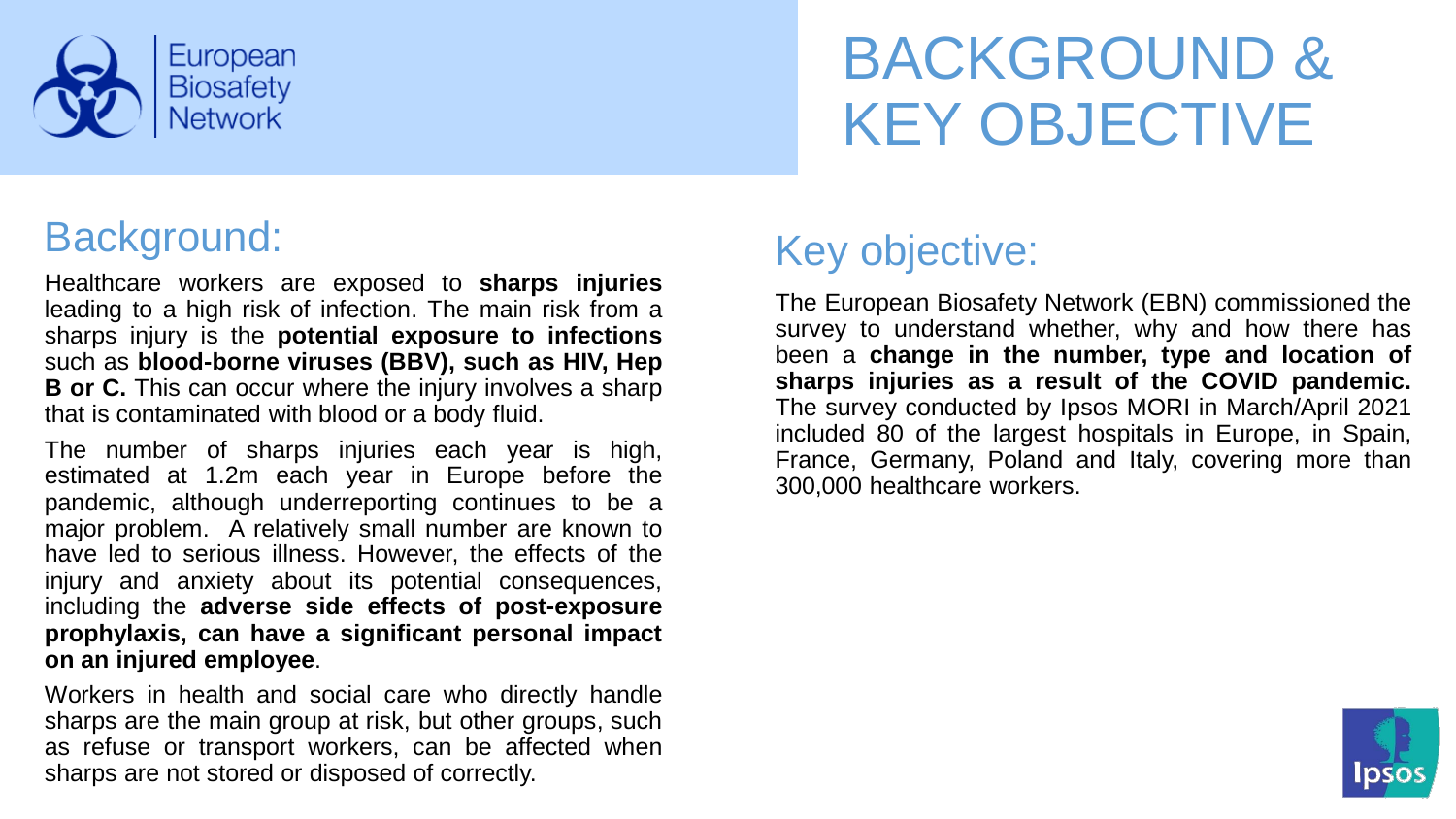

# KEY RESULTS

The number of sharps injuries has increased as a result of the COVID-19 pandemic with an average reported increase of 23% over the last year, an estimated increase of 276,000 sharps injuries

- The increased **pressure of work and stress due to COVID** is the overwhelming reason cited by almost all respondents **(98%),** followed by the **lack of safety devices (47%) and PPE (45%)**.
- As a result of COVID, over 2 in 5 respondents said the **location in which sharps injuries occur** has shifted**,** being mainly in the **emergency department** and **intensive care**.
- In most countries, **nurses (82%) and doctors (54%) are** the workers who have experienced the highest increase in sharps injuries.
- **Covid vaccination** rollout more recently has also increased the number of sharps injuries by **almost half**.



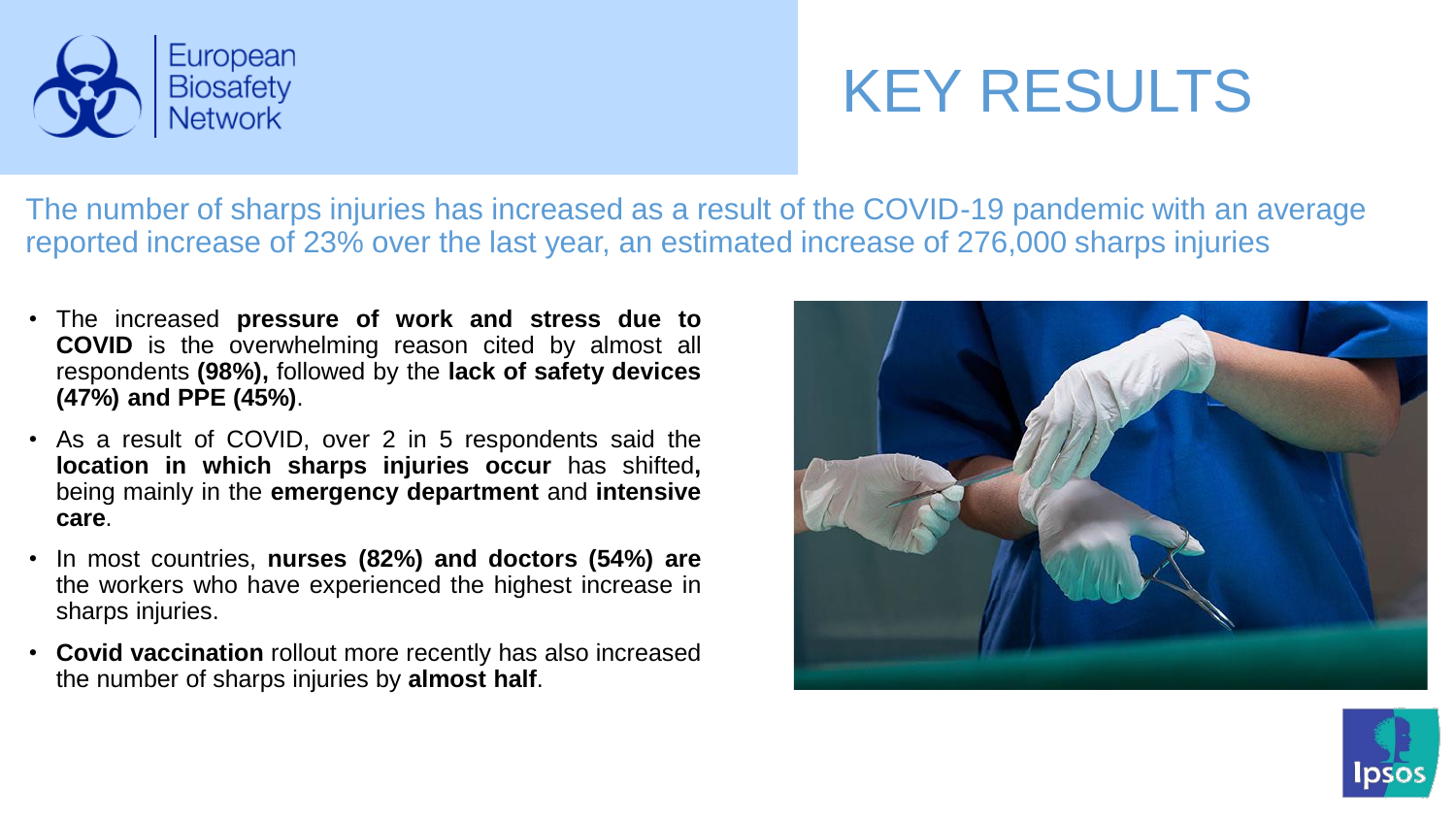

### AVERAGE INCREASE IN THE NUMBER OF SHARPS INJURIES

The average growth in the number of sharps injuries was 23%, mainly due to the increased **pressure and stress due to COVID.**



#### THIS INCREASED IS A RESULT OF...



Q2. By what percentage over the last year of the COVID pandemic? / Q3. This increased, is it a result of... Base: Increase the number of sharps injuries (47), France (10), Germany (9), Italy (13), Spain (11), Poland (4)

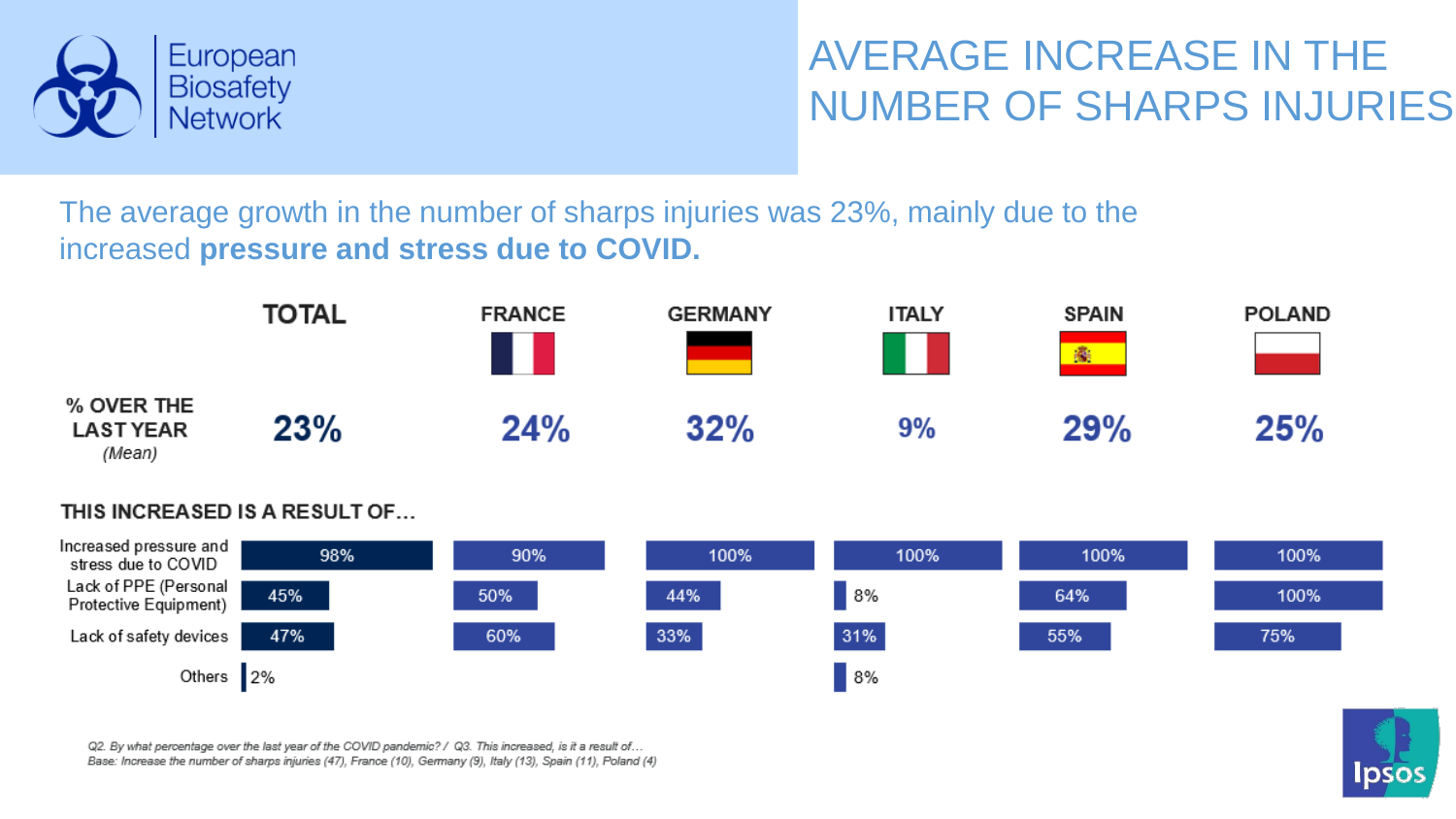

### CHANGE OF LOCATION OF SHARPS INJURIES

Over 2 in 5 OH respondents consider that the **location in which sharps injuries occur has changed**, with the highest proportion in Spain and lowest in Poland.



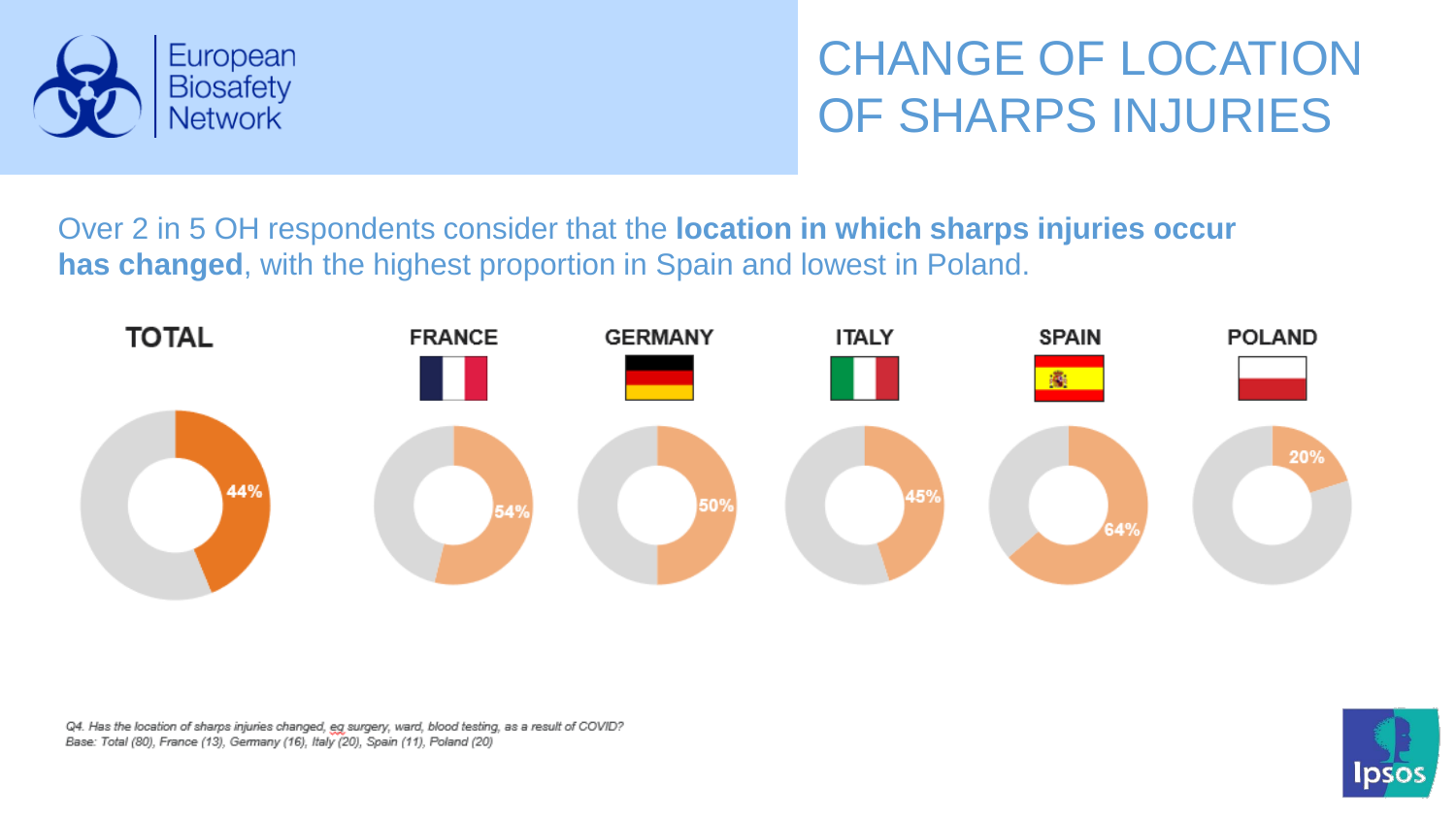

### LOCATION OF SHARPS INJURIES

Overall, the **emergency department** and **intensive care** are where sharps injuries are most stated to have increased as a result of COVID.



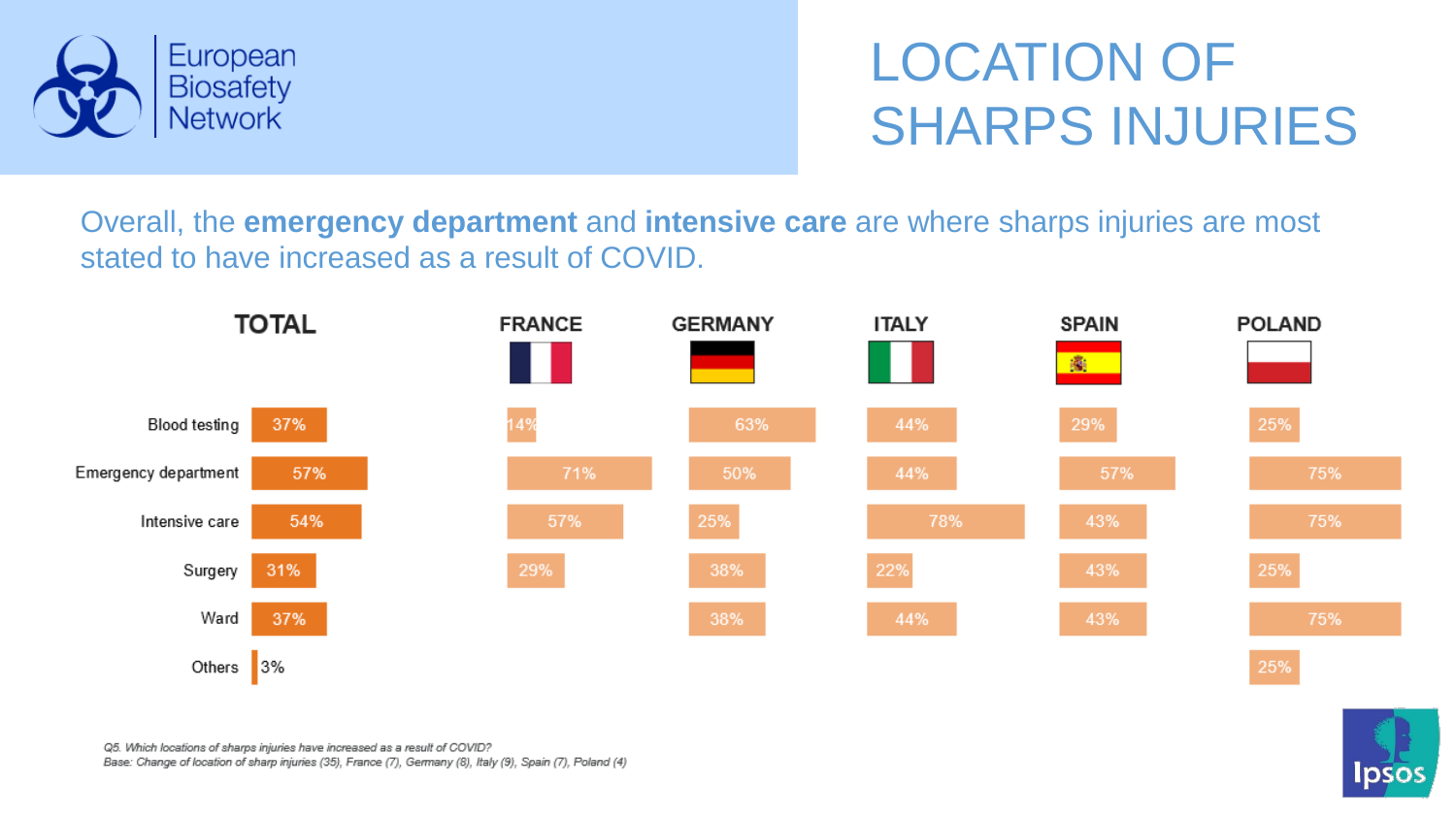

CHANGE OF JOB CATEGORY OF WORKERS INJURED BY SHARPS

As a result of COVID, over half of respondents in France, Germany and Spain said that the **job category of workers injured by sharps has changed**.



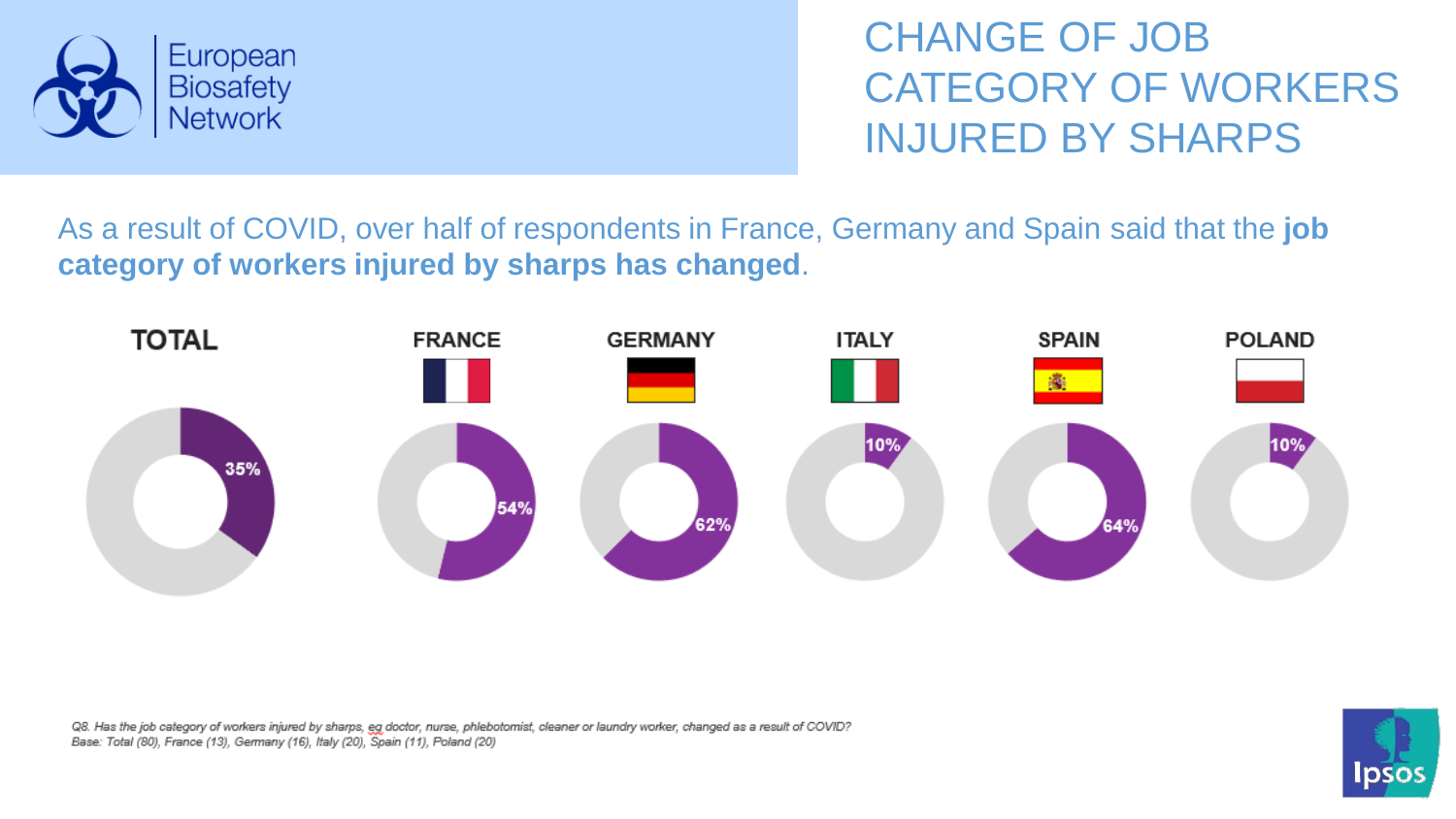

JOB CATEGORIES OF WORKERS INJURED BY SHARPS

In general, **nurses** are the workers who experienced the **highest increase** in the number of sharps injuries.



Q9. Which job categories of workers injured by sharps have increased as a result of COVID? Base: Job categories changed (28), France (7), Germany (10), Italy (2), Spain (7), Poland (2)

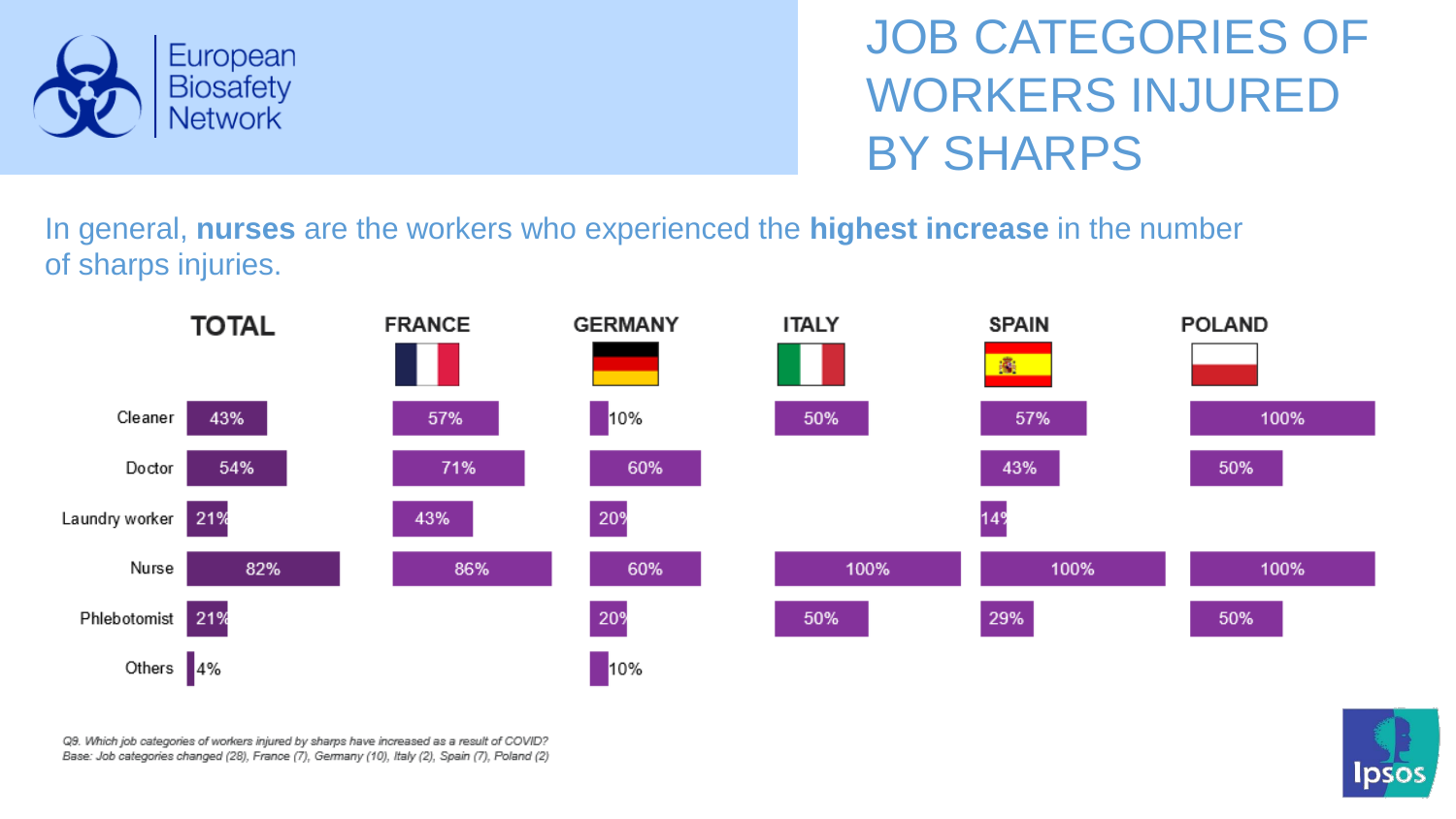

# COVID VACCINATION

Approximately half of respondents said there had been an increase in the number of sharps injuries resulting from the **COVID vaccination programme in early 2021**.



Q13. Has there been an increase in the number of sharps injuries due to COVID vaccination during the last few months of the COVID pandemic? / Q14. Was a safety device used to administer the COVID vaccination? Base: Total (80), France (13), Germany (16), Italy (20), Spain (11), Poland (20)